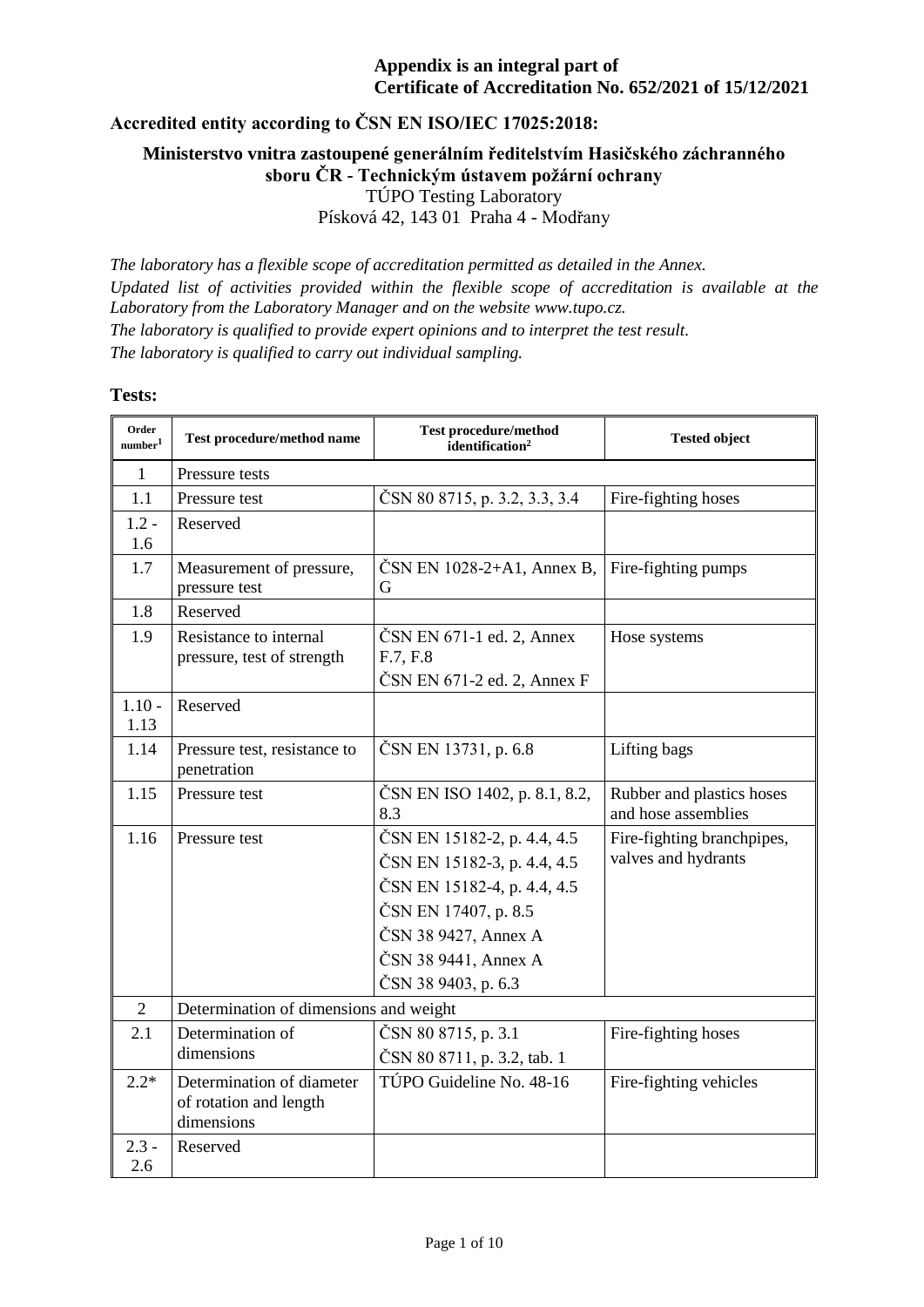# **Accredited entity according to ČSN EN ISO/IEC 17025:2018:**

### **Ministerstvo vnitra zastoupené generálním ředitelstvím Hasičského záchranného sboru ČR - Technickým ústavem požární ochrany** TÚPO Testing Laboratory

| Order<br>number <sup>1</sup> | Test procedure/method name                                     | <b>Test procedure/method</b><br>identification <sup>2</sup>                                              | <b>Tested object</b>                                                       |
|------------------------------|----------------------------------------------------------------|----------------------------------------------------------------------------------------------------------|----------------------------------------------------------------------------|
| 2.7                          | Determination of<br>dimensions and weight                      | ČSN EN ISO 4671                                                                                          | Rubber and plastic hoses                                                   |
| 2.8                          | Determination of<br>dimensions and weight                      | TÚPO Guideline No. 3-1/92<br>(ČSN 38 9427,<br>ČSN 38 9441,<br>ČSN EN 17407, p. 8.3)                      | Fire-fighting branchpipes<br>and valves                                    |
| 2.9                          | Determination of<br>dimensions                                 | ČSN EN 671-1 ed. 2, p. 5.2.1,<br>5.3.3, 5.4.3, 5.7<br>ČSN EN 671-2 ed. 2, p. 5.2.1,<br>5.4.1, 5.4.3, 5.6 | Hose systems                                                               |
| 2.10                         | Determination of<br>dimension and weight                       | ČSN EN 1147, p. 5 to 8                                                                                   | Portable ladders for fire<br>service                                       |
| 2.11                         | Determination of the<br>geometric dimension                    | TÚPO Guideline No. 07-15<br>$(\text{ČSN } 30 0552)$                                                      | Fire-fighting vehicles                                                     |
| 2.12                         | Determination of<br>dimensions                                 | TÚPO Guideline No. 01-14<br>(ČSN 30 0552)                                                                | Fire-fighting vehicles                                                     |
| 2.13                         | Weight determination                                           | TÚPO Guideline No. 02-14                                                                                 | Fire-fighting vehicles                                                     |
| 3                            | Flow measurement                                               |                                                                                                          |                                                                            |
| 3.1                          | Flow measurement                                               | ČSN EN $1028-2+A1$ , Annex C                                                                             | Fire-fighting pumps                                                        |
| 3.2                          | Reserved                                                       |                                                                                                          |                                                                            |
| 3.3                          | Flow measurement                                               | TÚPO Guideline No. 4-2/92<br>(DIN 14365)                                                                 | Fire-fighting branchpipes                                                  |
| 3.4                          | Flow measurement                                               | ČSN EN 671-1 ed. 2, Annex<br>E.4.1<br>ČSN EN 671-2 ed. 2, Annex<br>E.4.1                                 | Hose systems                                                               |
| $\overline{4}$               | Hydraulic loss test                                            | ČSN 80 8715, p. 3.8                                                                                      | Fire-fighting hoses                                                        |
| 5                            | Determination of elongation                                    |                                                                                                          |                                                                            |
| 5.1                          | Determination of<br>elongation                                 | ČSN 80 8715, p. 3.5<br>ČSN 80 8711, p. 3.8                                                               | Fire-fighting hoses                                                        |
| 5.2                          | Determination of<br>deformation at highest<br>testing pressure | ČSN EN 694, p. 6.1.1                                                                                     | Semi-rigid hoses for fixed<br>systems                                      |
| 5.3                          | Reserved                                                       |                                                                                                          |                                                                            |
| 5.4                          | Determination of<br>deformation at normal<br>testing pressure  | ČSN EN 14540, p. 6.1.1                                                                                   | Non-percolating layflat<br>hoses for fixed systems                         |
| 5.5                          | Determination of<br>deformation at highest<br>working pressure | ČSN EN 1947, p. 6.1.1                                                                                    | Semi-rigid delivery hoses<br>and hose assemblies for<br>pumps and vehicles |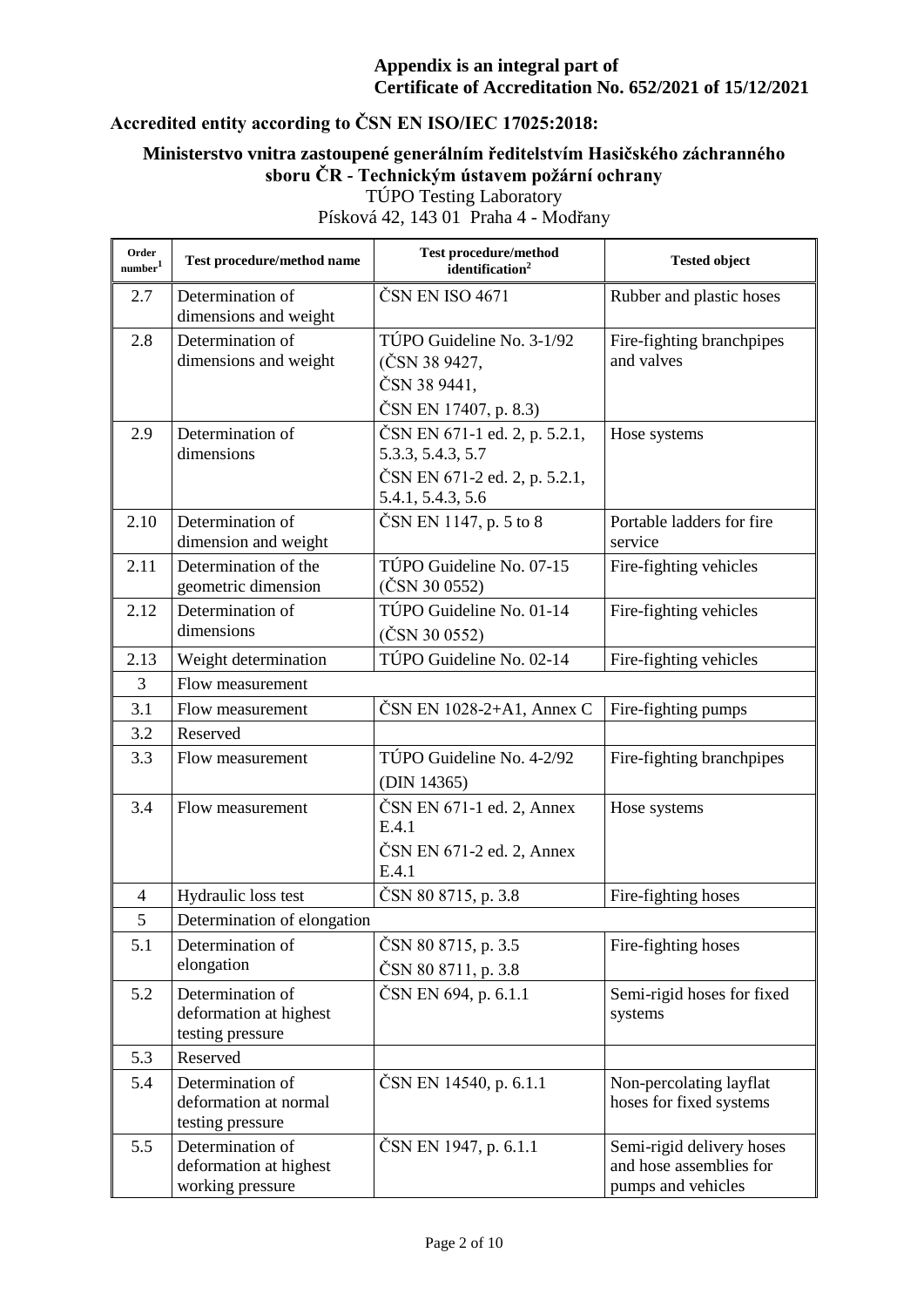# **Accredited entity according to ČSN EN ISO/IEC 17025:2018:**

### **Ministerstvo vnitra zastoupené generálním ředitelstvím Hasičského záchranného sboru ČR - Technickým ústavem požární ochrany** TÚPO Testing Laboratory

| Order<br>$\textit{number}^1$ | Test procedure/method name                                                     | <b>Test procedure/method</b><br>identification <sup>2</sup>                                                                         | <b>Tested object</b>                                                       |  |
|------------------------------|--------------------------------------------------------------------------------|-------------------------------------------------------------------------------------------------------------------------------------|----------------------------------------------------------------------------|--|
| 6                            | Determination of abrasion resistance                                           |                                                                                                                                     |                                                                            |  |
| 6.1                          | Determination of abrasion<br>resistance                                        | ČSN 80 8715, p. 3.9                                                                                                                 | Fire-fighting hoses                                                        |  |
| 6.2                          | Reserved                                                                       |                                                                                                                                     |                                                                            |  |
| 6.3                          | Determination of abrasion<br>resistance                                        | ČSN EN 15889, Annex E, F                                                                                                            | Semi-rigid delivery hoses<br>and hose assemblies for<br>pumps and vehicles |  |
| $\overline{7}$               | Determination of flame<br>resistance                                           | ČSN 80 8715, p. 3.11                                                                                                                | Fire-fighting hoses                                                        |  |
| 8                            | Determination of thermal resistance                                            |                                                                                                                                     |                                                                            |  |
| 8.1                          | Resistance to contact heat                                                     | ČSN EN 15889, Annex H                                                                                                               | Fire-fighting hoses                                                        |  |
| 8.2                          | Reserved                                                                       |                                                                                                                                     |                                                                            |  |
| 8.3                          | Determination of flexibility<br>at low temperature                             | ČSN EN 15889, Annex G.1                                                                                                             | Fire-fighting hoses                                                        |  |
| 9                            | Dry suction test                                                               | ČSN EN 1028-2+A1, Annex D                                                                                                           | Fire-fighting pumps                                                        |  |
| 10                           | Performance test                                                               |                                                                                                                                     |                                                                            |  |
| 10.1                         | Test of permanent running                                                      | ČSN EN 1028-2+A1, Annex F                                                                                                           | Fire-fighting pumps                                                        |  |
| 10.2                         | Reserved                                                                       |                                                                                                                                     |                                                                            |  |
| 10.3                         | <b>Functional test</b>                                                         | ČSN EN 13731, p. 6.2                                                                                                                | Lifting bags                                                               |  |
| 11                           | Functional test of the control element of fire-fighting branchpipes and valves |                                                                                                                                     |                                                                            |  |
| 11.1                         | Functional test of the<br>control element at heat,<br>frost and test of flush  | ČSN EN 15182-1, p. 6.4, 6.5                                                                                                         | Fire-fighting branchpipes                                                  |  |
| 11.2                         | Measurement of control<br>moment                                               | ČSN EN 671-1 ed. 2, Annex<br>E.2<br>ČSN EN 671-2 ed. 2, Annex<br>E.2                                                                | Hose systems                                                               |  |
| 12                           | Determination of range and spray angle                                         |                                                                                                                                     |                                                                            |  |
| 12.1                         | Determination of range and<br>spray angle                                      | ČSN EN 671-1 ed. 2, Annex<br>E.3, E.4.2<br>ČSN EN 671-2 ed. 2, Annex<br>E.3, E.4.2                                                  | Hose systems, fire-fighting<br>branchpipes                                 |  |
| $12.2 -$<br>12.3             | Reserved                                                                       |                                                                                                                                     |                                                                            |  |
| 12.4                         | Determination of range and<br>spray angle                                      | ČSN EN 15182-2, p. 4.2.4,<br>4.3.2, 4.3.3<br>ČSN EN 15182-3, p. 4.2.4,<br>4.3.2, 4.3.3<br>ČSN EN 15182-4, p. 4.2.4,<br>4.3.2, 4.3.3 | Fire-fighting branchpipes                                                  |  |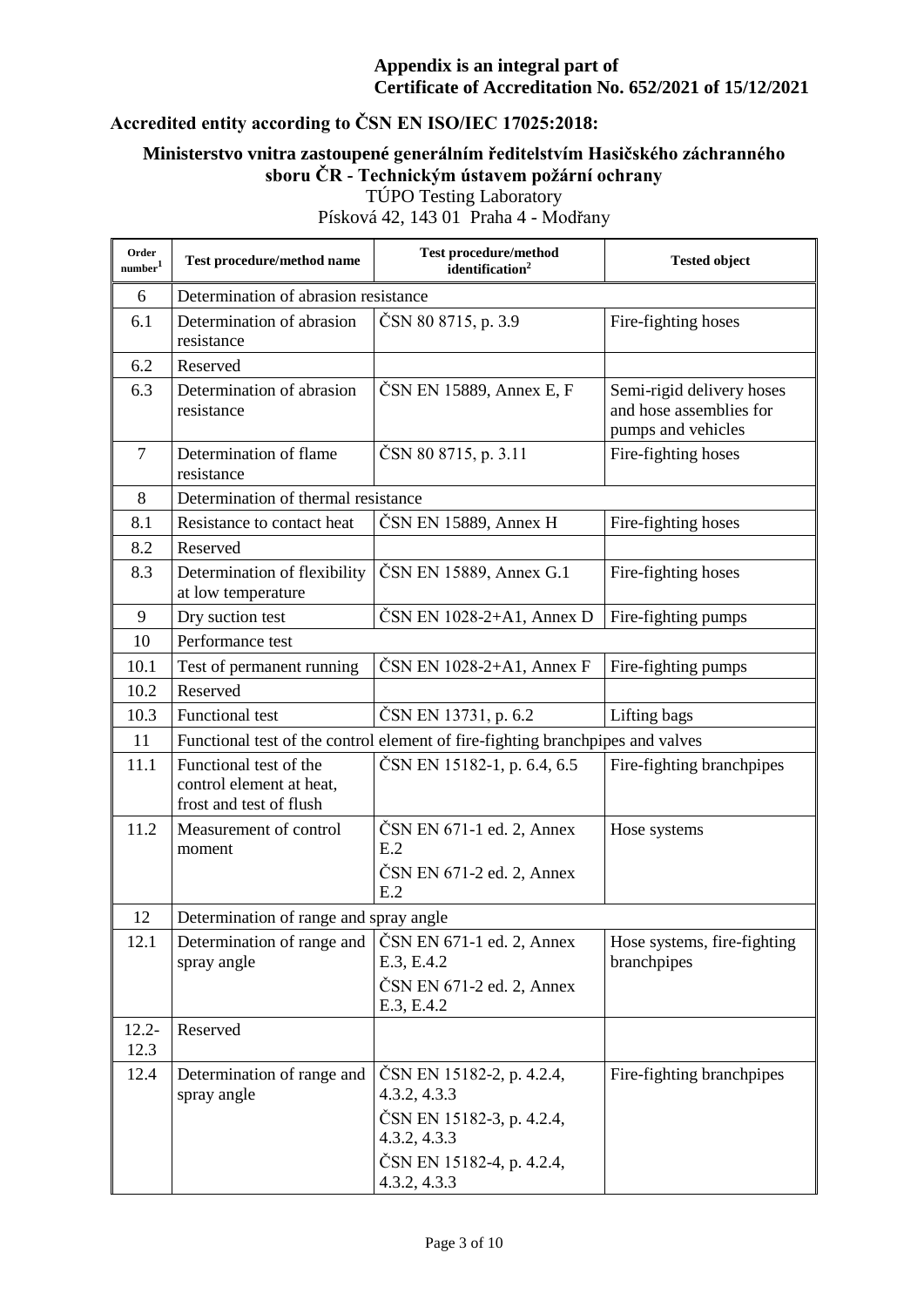# **Accredited entity according to ČSN EN ISO/IEC 17025:2018:**

## **Ministerstvo vnitra zastoupené generálním ředitelstvím Hasičského záchranného sboru ČR - Technickým ústavem požární ochrany** TÚPO Testing Laboratory

| Order<br>number <sup>1</sup> | Test procedure/method name                                                          | <b>Test procedure/method</b><br>identification <sup>2</sup>                                                                                                        | <b>Tested object</b>                      |  |
|------------------------------|-------------------------------------------------------------------------------------|--------------------------------------------------------------------------------------------------------------------------------------------------------------------|-------------------------------------------|--|
| 13                           | Test of structural properties of ladders for fire service                           |                                                                                                                                                                    |                                           |  |
| 13.1                         | Test of bend                                                                        | ČSN EN 1147, Annex A, B                                                                                                                                            | Portable ladders for fire<br>service      |  |
| 13.2                         | Twist test of rugs                                                                  | ČSN EN 1147, Annex C                                                                                                                                               | Portable ladders for fire<br>service      |  |
| 13.3                         | Test of supports                                                                    | ČSN EN 1147, Annex D                                                                                                                                               | Portable ladders for fire<br>service      |  |
| 13.4                         | Test of strength                                                                    | $\text{ČSN}$ EN 1147, Annex E, F                                                                                                                                   | Portable ladders for fire<br>service      |  |
| 13.5                         | Test of latch                                                                       | ČSN EN 1147, Annex G                                                                                                                                               | Portable ladders for fire<br>service      |  |
| 13.6                         | Strength test of bars                                                               | ČSN EN 1147, Annex H, I, J, K                                                                                                                                      | Portable ladders for fire<br>service      |  |
| 13.7                         | Strength test of bottom<br>endings of uprights                                      | ČSN EN 1147, Annex L                                                                                                                                               | Portable ladders for fire<br>service      |  |
| $14 - 17$                    | Reserved                                                                            |                                                                                                                                                                    |                                           |  |
| 18                           | Performance test                                                                    |                                                                                                                                                                    |                                           |  |
| $18.1*$                      | Performance test                                                                    | $\text{ČSN EN } 3-7+A1$ , p. 15, Annex<br>I, L                                                                                                                     | Portable fire extinguishers               |  |
| 18.2                         | Reserved                                                                            |                                                                                                                                                                    |                                           |  |
| 18.3*                        | Performance test                                                                    | ČSN EN 1866-1, p. 8                                                                                                                                                | Mobile fire extinguishers                 |  |
| 18.4*                        | Performance test                                                                    | ČSN EN 1568-1 ed. 2, p. 11,<br>Annex H<br>ČSN EN 1568-2 ed. 2, p. 11,<br>Annex H<br>ČSN EN 1568-3 ed. 2, p. 11,<br>Annex H                                         | Fire extinguishants, foam<br>concentrates |  |
|                              |                                                                                     | ČSN EN 1568-4 ed. 2, p. 11,<br>Annex H                                                                                                                             |                                           |  |
| 19                           | Determination of qualitative parameters of foam                                     |                                                                                                                                                                    |                                           |  |
| 19.1                         | Determination of foam,<br>decomposition time of<br>foam and thermal<br>conditioning | ČSN EN 1568-1 ed. 2, p. 10,<br>Annex G, E<br>ČSN EN 1568-2 ed. 2, p. 10,<br>Annex G, E<br>ČSN EN 1568-3 ed. 2, p. 10,<br>Annex G, E<br>ČSN EN 1568-4 ed. 2, p. 10, | Fire extinguishants, foam<br>concentrates |  |
|                              |                                                                                     | Annex G, E                                                                                                                                                         |                                           |  |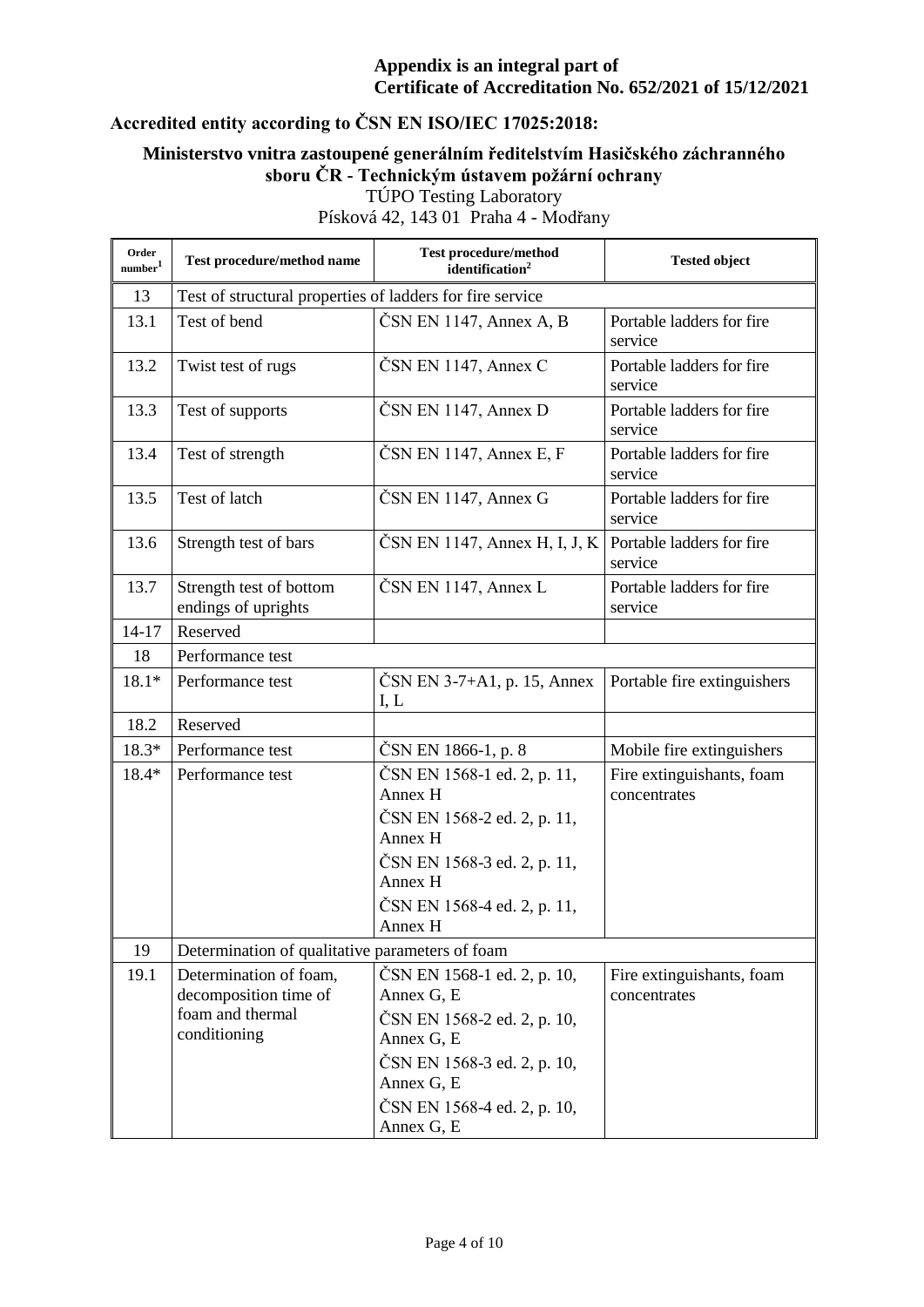# **Accredited entity according to ČSN EN ISO/IEC 17025:2018:**

# **Ministerstvo vnitra zastoupené generálním ředitelstvím Hasičského záchranného sboru ČR - Technickým ústavem požární ochrany**

TÚPO Testing Laboratory Písková 42, 143 01 Praha 4 - Modřany

| Order<br>number <sup>1</sup> | Test procedure/method name                       | <b>Test procedure/method</b><br>identification <sup>2</sup> | <b>Tested object</b>                               |
|------------------------------|--------------------------------------------------|-------------------------------------------------------------|----------------------------------------------------|
| 19.2                         | Determination of amount of<br>sediment           | ČSN EN 1568-1 ed. 2, p. 4,<br>Annex $C$                     | Fire extinguishants, foam<br>concentrates          |
|                              |                                                  | ČSN EN 1568-2 ed. 2, p. 4,<br>Annex C                       |                                                    |
|                              |                                                  | ČSN EN 1568-3 ed. 2, p. 4,                                  |                                                    |
|                              |                                                  | Annex C                                                     |                                                    |
|                              |                                                  | ČSN EN 1568-4 ed. 2, p. 4,<br>Annex C                       |                                                    |
| 19.3                         | Determination of pH                              | TÚPO Guideline No. 04-05                                    | Fire extinguishants, foam                          |
|                              |                                                  | (ČSN EN 1568-1 ed. 2, p. 7,<br>Annex B;                     | concentrates                                       |
|                              |                                                  | ČSN EN 1568-2 ed. 2, p. 7,<br>Annex B;                      |                                                    |
|                              |                                                  | ČSN EN 1568-3 ed. 2, p. 7,<br>Annex B;                      |                                                    |
|                              |                                                  | ČSN EN 1568-4 ed. 2, p. 7,                                  |                                                    |
|                              |                                                  | Annex B;                                                    |                                                    |
|                              |                                                  | ČSN 68 1151)                                                |                                                    |
| $20 - 21$                    | Reserved                                         |                                                             |                                                    |
| 22                           | Loading tests and movement time                  |                                                             |                                                    |
| $22.1*$                      | Static overload test and<br>dynamic load test    | ČSN EN 1777, p. 6.1.3, 6.1.4,<br>6.1.6.1                    | Hydraulic platforms for fire-<br>fighting services |
| $22.2*$                      | Determination of static and<br>dynamic stability | ČSN EN 14043, p. 5.1.2.2,<br>5.1.3.2                        | Aerial ladders for fire-<br>fighting services      |
| $22.3*$                      | Determination of working<br>time                 | $\text{ČSN}$ EN 14043, Annex B                              | Aerial ladders for fire-<br>fighting services      |
| 23                           | Test of mechanical resistance                    |                                                             |                                                    |
| 23.1                         | Impact resistance test                           | ČSN EN 671-1 ed. 2, Annex E.1                               | Hose systems, hose reels                           |
|                              |                                                  | ČSN EN 671-2 ed. 2, Annex E.1                               |                                                    |
| 23.2                         | Rotary test                                      | ČSN EN 671-1 ed. 2, Annex F.2                               | Hose reels                                         |
| 23.3                         | Swing test                                       | ČSN EN 671-1 ed. 2, Annex F.3                               | Hose reels                                         |
| 23.4                         | Unreeling force                                  | ČSN EN 671-1 ed. 2, Annex F.4                               | Hose reels                                         |
| 23.5                         | Dynamic braking                                  | ČSN EN 671-1 ed. 2, Annex F.5                               | Hose reels                                         |
| 23.6                         | Impact and load resistance<br>test               | ČSN EN 671-1 ed. 2, Annex F.6                               | Hose reels                                         |
| 23.7                         | Impact resistance test                           | ČSN EN 15182-1, p. 6.6                                      | Fire-fighting branchpipes                          |
| 24                           | Corrosion resistance test                        | $\text{ČSN EN } 671-1$ ed. 2, Annex D                       | Hose systems, hose reels                           |
|                              |                                                  | $\text{ČSN}$ EN 671-2 ed. 2, Annex D                        |                                                    |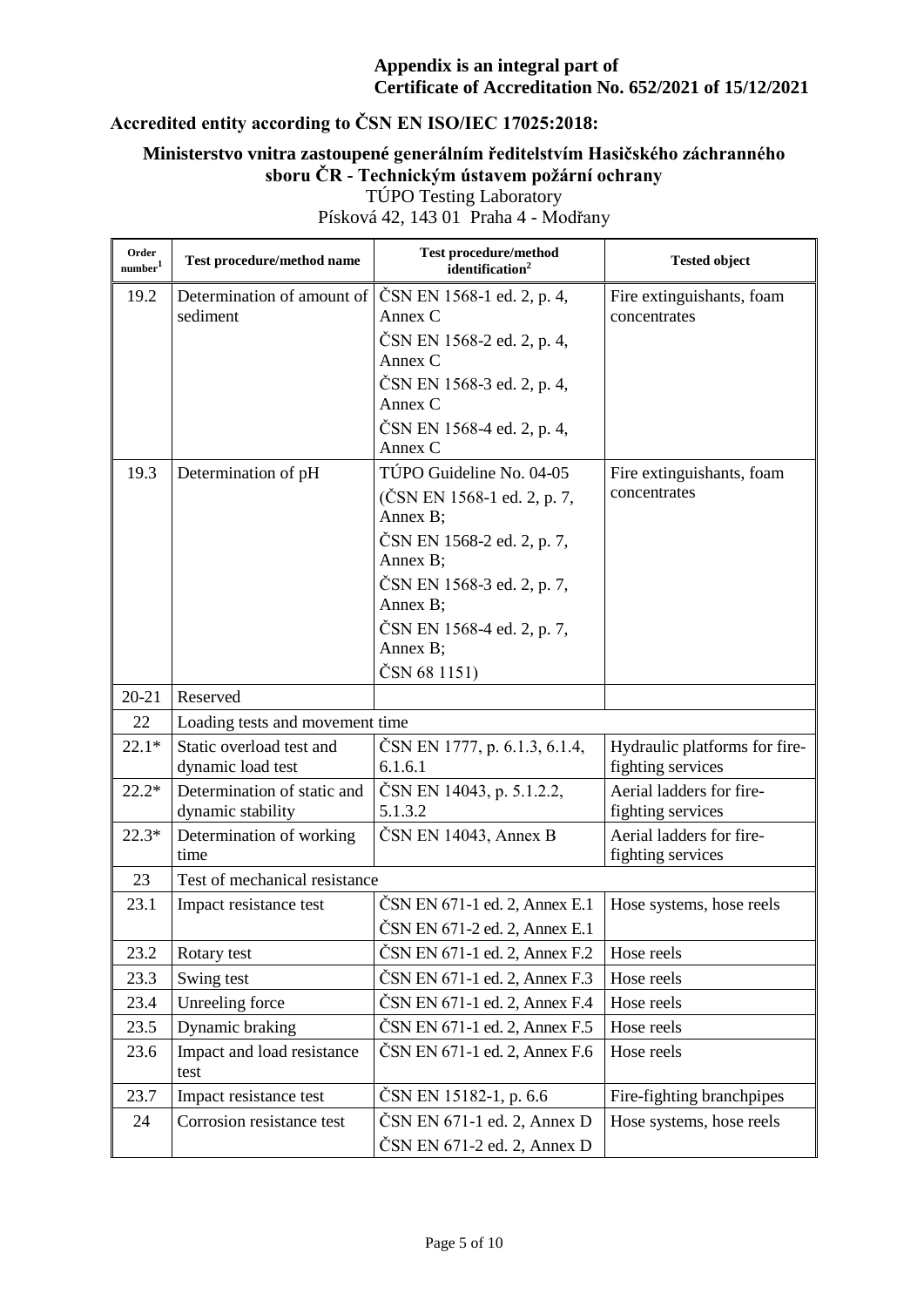# **Accredited entity according to ČSN EN ISO/IEC 17025:2018:**

### **Ministerstvo vnitra zastoupené generálním ředitelstvím Hasičského záchranného sboru ČR - Technickým ústavem požární ochrany** TÚPO Testing Laboratory

| Order<br>number <sup>1</sup> | Test procedure/method name                                                                                                                    | Test procedure/method<br>identification <sup>2</sup>                                                               | <b>Tested object</b>                               |
|------------------------------|-----------------------------------------------------------------------------------------------------------------------------------------------|--------------------------------------------------------------------------------------------------------------------|----------------------------------------------------|
| 25                           | Determination of density                                                                                                                      |                                                                                                                    |                                                    |
| 25.1                         | Determination of pour<br>density                                                                                                              | $\text{ČSN EN } 615$ , p.5, Annex A                                                                                | Extinguishants, powders                            |
| 25.2                         | Determination of density                                                                                                                      | TÚPO Guideline No. 8-2/97                                                                                          | Extinguishants, foam<br>concentrates               |
| 26                           | Screen analysis                                                                                                                               | $\text{ČSN EN } 615$ , p. 6, Annex B                                                                               | Extinguishants, powders                            |
| 27                           | Test of resistance to<br>sintering and<br>agglomeration                                                                                       | $\text{ČSN EN } 615$ , p. 10, Annex C                                                                              | Extinguishants, powders                            |
| 28                           | Water repellence test                                                                                                                         | ČSN EN 615, p. 11, Annex D                                                                                         | Extinguishants, powders                            |
| 29                           | Determination of moisture<br>content                                                                                                          | $\text{ČSN}$ EN 615, p. 12, Annex E                                                                                | Extinguishants, powders                            |
| 30                           | Determination of adhesion<br>between components                                                                                               | ČSN EN ISO 8033                                                                                                    | Fire-fighting hoses, rubber<br>and plastic hoses   |
| 31                           | Determination of<br>unpackability                                                                                                             | ČSN 80 8715, p. 3.7                                                                                                | Fire-fighting hoses                                |
| 32                           | Flexibility test                                                                                                                              | $\text{ČSN}$ EN 15889, Annex Q                                                                                     | Non-percolating layflat<br>hoses for fixed systems |
| 33                           | Accelerated ageing test                                                                                                                       |                                                                                                                    |                                                    |
| 33.1                         | Accelerated ageing test                                                                                                                       | ČSN 80 8715, p. 3.13                                                                                               | Fire-fighting hoses                                |
| 33.2                         | Accelerated ageing test                                                                                                                       | ČSN EN 15889, Annex D.2                                                                                            | Fire-fighting semi-rigid<br>hoses                  |
| $33.3 -$<br>33.4             | Reserved                                                                                                                                      |                                                                                                                    |                                                    |
| 33.5                         | Accelerated ageing test                                                                                                                       | ČSN EN 15889, Annex D.1                                                                                            | Non-percolating layflat<br>hoses for fixed systems |
| 33.6                         | Determination of loss of<br>softeners                                                                                                         | TÚPO Guideline No. 05-05<br>(ČSN EN ISO 176)                                                                       | Fire-fighting hoses                                |
| 34-37                        | Reserved                                                                                                                                      |                                                                                                                    |                                                    |
| 38*                          | Determination of dynamic<br>driving parameters                                                                                                | TÚPO Guideline No.03-14<br>(ČSN 30 0556)                                                                           | Fire-fighting vehicles                             |
| 39                           | Determination of optical<br>density by a single -<br>chamber test                                                                             | ČSN EN ISO 5659-2                                                                                                  | Solid substances                                   |
| 40                           | Determination of the lethal<br>toxic potency of fire<br>effluents - method with<br>smoke chamber physical<br>fire model with FTIR gas<br>cell | TÚPO Guideline No. 01-09,<br>Procedure B<br>(ČSN EN ISO 5659-2,<br>ČSN EN 45545-2,<br>ČSN EN 17084,<br>DIN 5510-2) | Solid materials or products                        |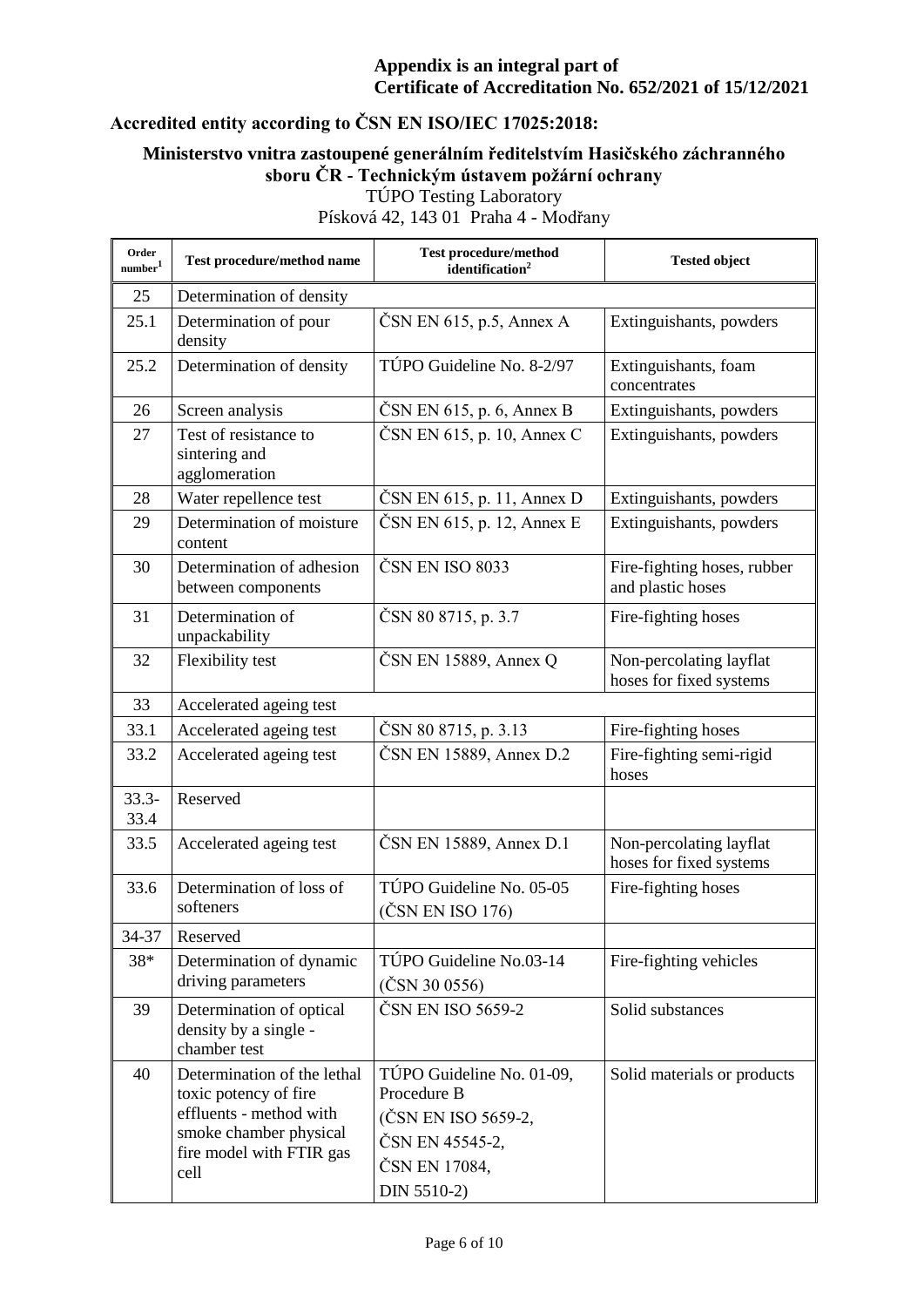# **Accredited entity according to ČSN EN ISO/IEC 17025:2018:**

### **Ministerstvo vnitra zastoupené generálním ředitelstvím Hasičského záchranného sboru ČR - Technickým ústavem požární ochrany** TÚPO Testing Laboratory

| Order<br>number <sup>1</sup> | Test procedure/method name                                                                                         | <b>Test procedure/method</b><br>identification <sup>2</sup> | <b>Tested object</b>        |
|------------------------------|--------------------------------------------------------------------------------------------------------------------|-------------------------------------------------------------|-----------------------------|
| 41                           | Chemical analysis of<br>flammable liquid<br>accelerants by GC-MS<br>method - solid phase<br>microextraction (SPME) | TÚPO Guideline No. 02-13,<br>Procedure A<br>(ASTM E-1388)   | Fire scene samples          |
| 42                           | Chemical analysis of<br>flammable liquid<br>accelerants by GC-MS<br>method - direct spraying                       | TÚPO Guideline No. 02-13,<br>Procedure B<br>(ASTM E-1388)   | Fire scene samples          |
| 43                           | Determination of the auto<br>ignition temperature of<br>gases and vapours of<br>flammable liquids                  | ČSN EN ISO/IEC 80079-20-1,<br>p. 7                          | Flammable liquids           |
| 44                           | Qualitative chemical<br>analysis of solids and<br>liquids by FTIR                                                  | TÚPO Guideline No. 04-09                                    | Solids, liquids             |
| 45                           | Determination of flash and<br>fire points by Cleveland<br>open cup method                                          | ČSN EN ISO 2592                                             | Flammable liquids           |
| 46                           | Determination of<br>spontaneous ignition<br>behaviour of liquid and<br>pasty substances - Mackey<br>test           | TÚPO Guideline No. 06-09                                    | Liquid and pasty substances |
| 47                           | Reserved                                                                                                           |                                                             |                             |
| 48                           | Determination of gas<br>extinguishing agent<br>chemical composition by<br>a gas chromatography                     | TÚPO Guideline No. 32-14                                    | Gas extinguishing agent     |
| 49                           | Determination of gas<br>extinguishing agent purity<br>by a gas chromatography                                      | TÚPO Guideline No. 33-14                                    | Gas extinguishing agent     |
| 50                           | Determination of gas<br>extinguishing agent<br>nonvolatile residue by a gas<br>chromatography                      | TÚPO Guideline No. 34-14                                    | Gas extinguishing agent     |
| 51                           | Determination of<br>combustibility of solid<br>materials                                                           | TÚPO Guideline No. 08-09<br>(ČSN 64 0149)                   | Solid flammable materials   |
| 52                           | Determination of flash<br>point of flammable liquids<br>by Rapid Equilibrium<br>Closed Cup method                  | ČSN EN ISO 3679                                             | Flammable liquids           |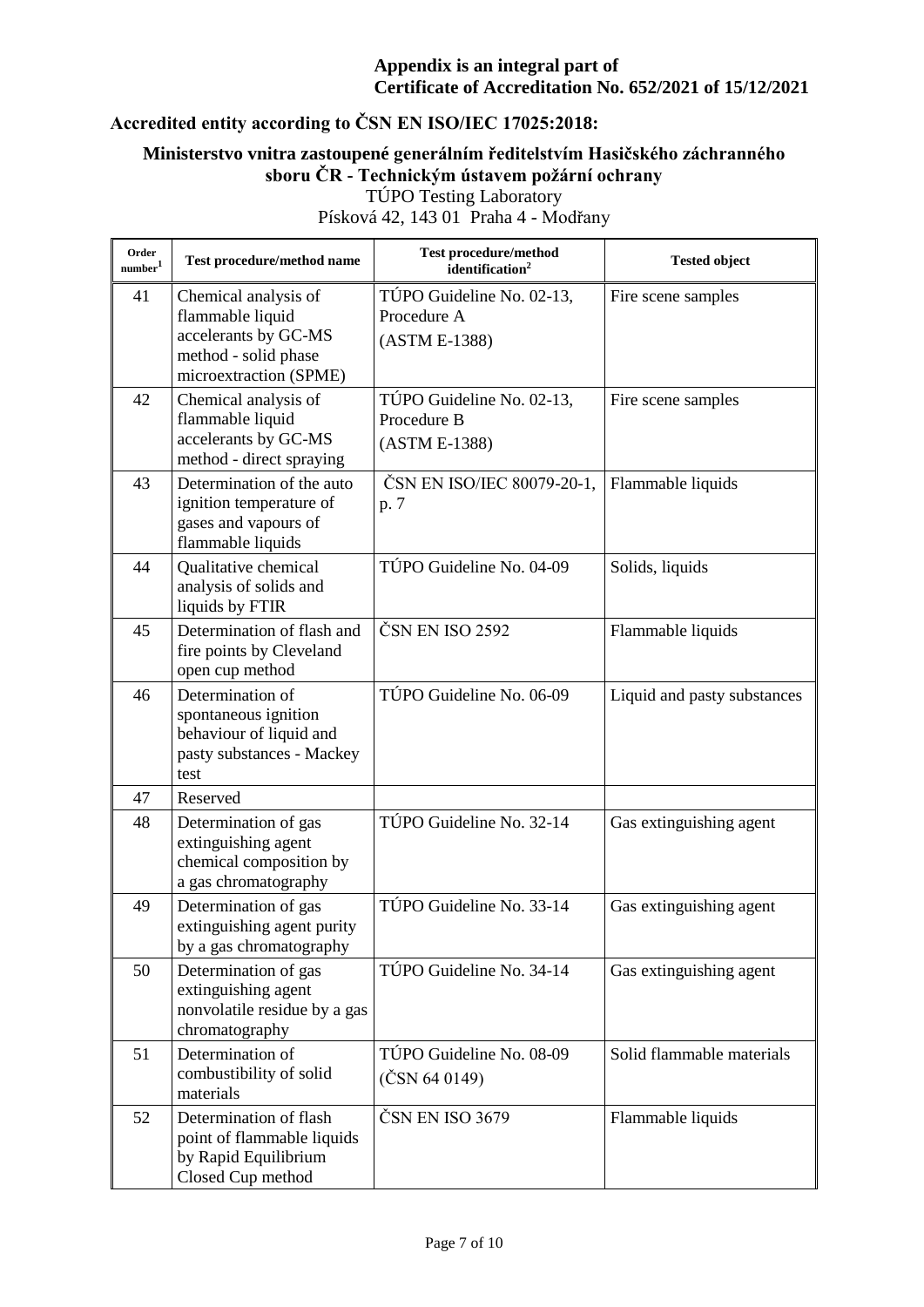# **Accredited entity according to ČSN EN ISO/IEC 17025:2018:**

### **Ministerstvo vnitra zastoupené generálním ředitelstvím Hasičského záchranného sboru ČR - Technickým ústavem požární ochrany** TÚPO Testing Laboratory

| Order<br>$\textit{number}^1$ | Test procedure/method name                                                                                                                      | <b>Test procedure/method</b><br>identification <sup>2</sup> | <b>Tested object</b>                      |
|------------------------------|-------------------------------------------------------------------------------------------------------------------------------------------------|-------------------------------------------------------------|-------------------------------------------|
| 53                           | Reserved                                                                                                                                        |                                                             |                                           |
| 54                           | Determination of the<br>spontaneous ignition<br>behaviour of dust<br>accumulations                                                              | ČSN EN 15188                                                | Dust and granular material                |
| 55                           | Chemical analysis of solids<br>and liquids by Raman<br>spectroscopy                                                                             | TÚPO Guideline No. 12-10                                    | Solid substances/materials<br>and liquids |
| 56-57                        | Reserved                                                                                                                                        |                                                             |                                           |
| 58                           | Determination of solid<br>substances and materials<br>behavior during heating by<br>a high pressure differential<br>scanning calorimetry        | TÚPO Guideline No. 35-14                                    | Solid substances                          |
| 59-60                        | Reserved                                                                                                                                        |                                                             |                                           |
| 61                           | Qualitative chemical<br>analysis of solids and<br>liquids by X-ray<br>fluorescence spectroscopy                                                 | TÚPO Guideline No. 24-18,<br>Procedure A                    | Solids, liquids                           |
| 62                           | Quantitative chemical<br>analysis of aluminium<br>alloys for portable ladders<br>for fire service use by X-<br>ray fluorescence<br>spectroscopy | TÚPO Guideline No. 24-18,<br>Procedure B                    | Aluminium alloys                          |
| 63                           | Reserved                                                                                                                                        |                                                             |                                           |
| 64                           | Alkalimetric determination<br>of acidity of gaseous<br>extinguishing agents                                                                     | TÚPO Guideline No. 38-15                                    | Gaseous substances                        |
| 65                           | Gravimetric determination<br>of sediment in gaseous<br>extinguishing agents                                                                     | TÚPO Guideline No. 39-15                                    | Gaseous substances                        |
| 66-67                        | Reserved                                                                                                                                        |                                                             |                                           |
| 68                           | Determination of burning<br>behaviour by oxygen index<br>- Ambient-temperature test                                                             | ČSN EN ISO 4589-2                                           | Solids                                    |
| 69                           | Determination of burning<br>behaviour by oxygen index<br>- Elevated-temperature test                                                            | ČSN EN ISO 4589-3                                           | Solids                                    |
| 70-72                        | Reserved                                                                                                                                        |                                                             |                                           |
| 73                           | Determination of density of<br>liquids up to $3 \text{ g/cm}^3$                                                                                 | TÚPO Guideline No. 31-13<br>(ASTM D 4052)                   | Liquids                                   |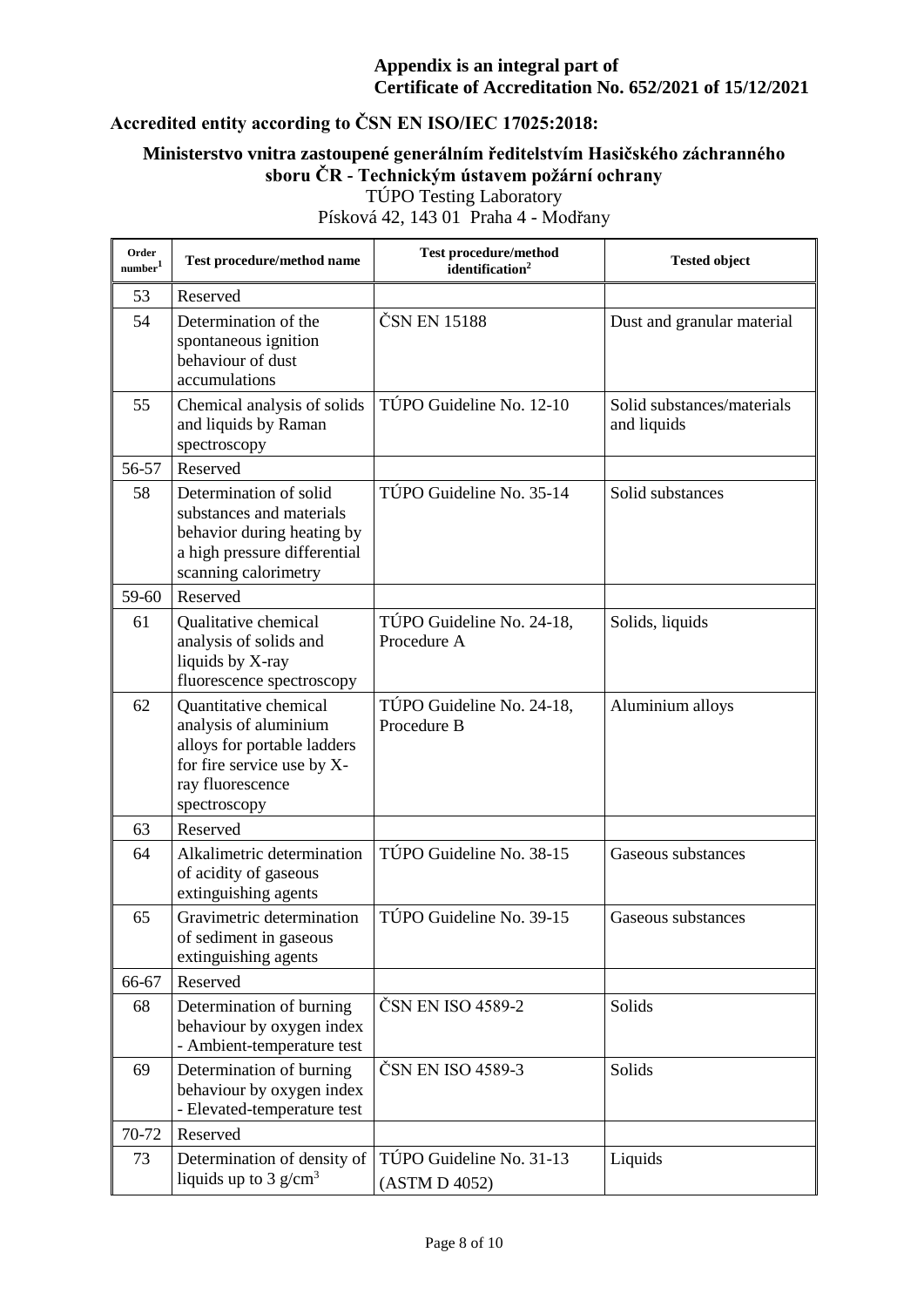# **Accredited entity according to ČSN EN ISO/IEC 17025:2018:**

## **Ministerstvo vnitra zastoupené generálním ředitelstvím Hasičského záchranného sboru ČR - Technickým ústavem požární ochrany**

TÚPO Testing Laboratory

Písková 42, 143 01 Praha 4 - Modřany

| Order<br>number <sup>1</sup> | Test procedure/method name                                   | <b>Test procedure/method</b><br>identification <sup>2</sup> | <b>Tested object</b>                                                                                                                    |
|------------------------------|--------------------------------------------------------------|-------------------------------------------------------------|-----------------------------------------------------------------------------------------------------------------------------------------|
| 74                           | Determination of water in<br>gaseous extinguishing<br>agents | TÚPO Guideline No. 40-15                                    | Gaseous substances                                                                                                                      |
| 75                           |                                                              | Determination of surface tension and spreading coefficient  |                                                                                                                                         |
| 75.1                         | Determination of surface<br>tension                          | ČSN EN 1568-1 ed. 2<br><b>ISO 304</b>                       | Extinguishing agent, foam<br>concentrates and foam<br>solutions - medium foam for<br>surface application to water<br>immiscible liquids |
| 75.2                         | Determination of surface<br>tension                          | ČSN EN 1568-2 ed. 2<br><b>ISO 304</b>                       | Extinguishing agent, foam<br>concentrates and foam<br>solutions - light foam for<br>surface application to water<br>immiscible liquids  |
| 75.3                         | Determination of surface<br>tension                          | ČSN EN 1568-3 ed. 2<br><b>ISO 304</b>                       | Extinguishing agent, foam<br>concentrates and foam<br>solutions - heavy foam for<br>surface application to water<br>immiscible liquids  |
| 75.4                         | Determination of surface<br>tension                          | ČSN EN 1568-4 ed. 2<br><b>ISO 304</b>                       | Extinguishing agent, foam<br>concentrates and foam<br>solutions - heavy foam for<br>surface application to water<br>miscible liquids    |

**1** asterisk at the ordinal number identifies the tests, which the Laboratory is qualified to carry out outside the permanent laboratory premises

**2** if the document identifying the test procedure is dated, only these specific procedures are used. If the document identifying the test procedure is not dated, the latest edition of the specified procedure is used (including any changes)

#### **Annex:**

Flexible scope of accreditation

**Ordinal numbers of tests**

1 (except 1.2 to 1.6, 1.8, 1.10 to 1.13), 2 (except 2.3 to 2.6), 3 (except 3.2), 4, 5 (except 5.3), 6 (except 6.2), 7, 8 (except 8.2), 9, 10 (except 10.2), 11, 12 (except 12.2, 12.3), 13, 18 (except 18.2), 19, 22 to 33 (except 33.3, 33.4), 38 to 46, 48 to 52, 54 to 55, 58, 61 to 62, 64, 65, 68, 69, 73 to 75

The Laboratory is allowed to modify the test methods listed in the Annex within the specified scope of accreditation provided the measuring principle is observed. The flexible scope of accreditation cannot be applied to tests not included in the annex.